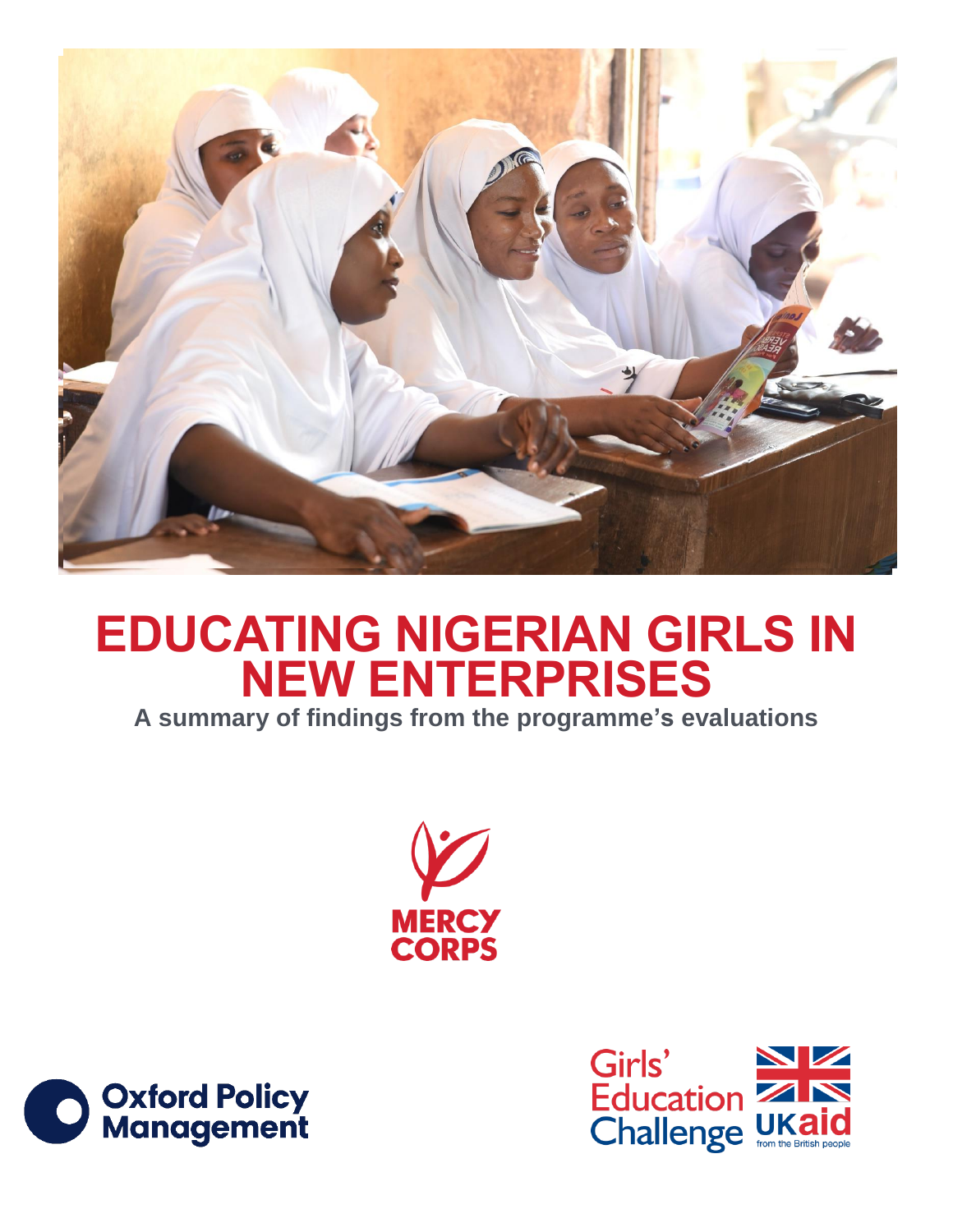## **Summary of Evaluation Findings**

OCTOBER 2020

## **Background**

Mercy Corps has been running programs in Nigeria since 2012, focusing its interventions on adolescent girls' empowerment, economic and market development, conflict mitigation and humanitarian relief. Between 2017 and 2020, Mercy Corps, with support from the U[K Foreign, Commonwealth and](https://www.gov.uk/government/organisations/foreign-commonwealth-development-office) Development Office [\(FCDO\) t](https://www.gov.uk/government/organisations/foreign-commonwealth-development-office)hrough the Girls' Education Challenge (GEC), implemented the programme "Educating Nigerian Girls in New Enterprises" (ENGINE) phase II in Kano, Kaduna and Lagos States and in the Federal Capital Territory. The ENGINE II programme was aimed at transforming the future of marginalised girls (identified in ENGINE phase I) between the ages of 17 to 23 by fulfilling their potential in education and work. Over 18,000 Nigerian girls participated in the programme in 79 schools (14 in the FCT, 30 in Kano, 35 in Kaduna) and 194 communities across 18 Local Government Areas.

The programme was implemented by a consortium, which includes Mercy Corps, an external evaluator (Oxford Policy Management) as well as local Civil Society Organisations who are responsible for implementing the programme at the state level. These partners are Action Health Incorporated (AHI) in Lagos State; Tabitha Cumi Foundation (TCF) in the Federal Capital Territory; Kindling Hope Across Nations (KHAN) in Kaduna State and Society for Women Development and Empowerment of Nigeria (SWODEN) in Kano State.

ENGINE II is structured around three main outcomes: i) improve functional literacy, numeracy, and financial literacy for girls enrolled in the program; ii) support girls' transition to the next phase of education, work or to expand/diversify business options; and iii) sustain initiatives for continued education and empowerment of marginalised girls beyond the life span of the project. The program implementation supports a two-fold theory of change;

- In-School girls (ISG) will successfully transition to the next phase of education, or complete their current education cycle and enter the workforce through enhanced learning experiences and an improved enabling environment.
- Out of School Girls (OSG) will have the opportunity to build their functional literacy and numeracy, while building assets and diversifying income sources through the right support mechanisms in place.



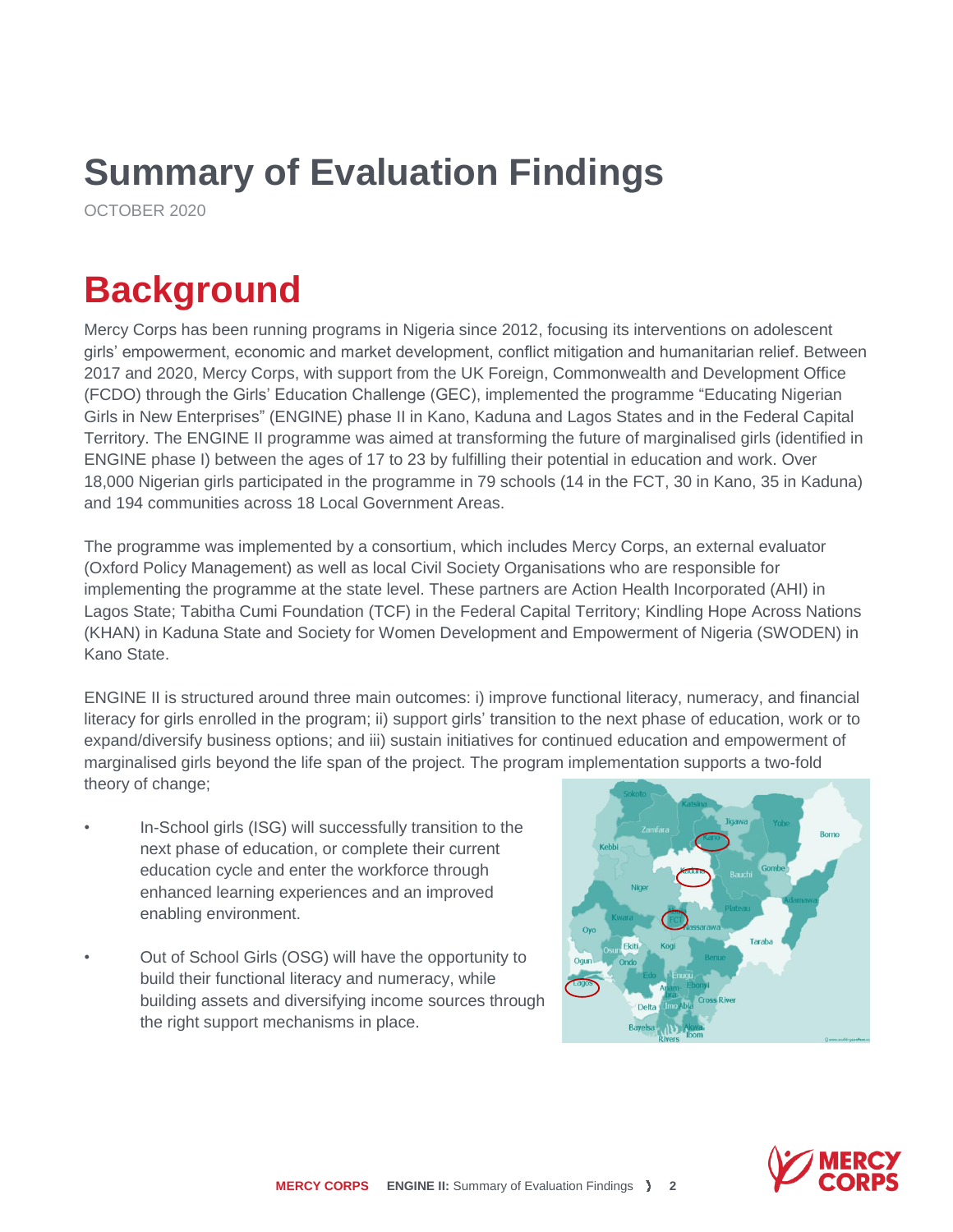#### **Evaluation Purpose, Objectives and Approach**

The objectives of the evaluation of the ENGINE II Program are to understand the **impact** and **relevance** of the activities conducted for the program participants, to verify if the program **objectives** have been achieved and how **efficiently**, and to certify the **sustainability** of the proposed approaches. The ultimate purpose being to improve the effectiveness of programming and capitalize on best practices, challenges and lessons learned.

In order to do so, Mercy Corps has adopted a theory-based mixed-method approach, employing a quantitative panel survey complemented by qualitative research to evaluate the programme across the four states of intervention. The quantitative panel survey was composed of two rounds of survey including a baseline (2018) and midline (2019). It is important to notice that due to the outbreak of the COVID-19 global pandemic and the resulting school closures; the original evaluation design for the endline evaluation was no longer viable. The endline evaluation was therefore adjusted to accommodate remote data collection and analysis of secondary data. Hence, the endline evaluation does not report on the impact that ENGINE II has had and will not quantify the impact on key outcomes (learning outcomes and transition) in comparison to a control group. **It focuses by necessity on a qualitative assessment of the factors that stakeholders perceive to be influential in driving change in outcomes**, and on understanding how ENGINE II activities are perceived to contribute to any perceived changes in outcomes. The Endline evaluation was built around 6 main research questions:

- 1. Has ENGINE II contributed to improvements in learning for ISGs and OSGs?
- 2. Did ISGs and OSGs attend the learning centre sessions regularly?
- 3. Has ENGINE II contributed to LCFs' use of learner-centred pedagogy (LCTM)?
- 4. Has ENGINE II contributed to improvements in ISGs' and OSGs' goal setting, and assertiveness and communication skills?
- 5. Has ENGINE II contributed to the implementation of policies and practices to support CVAP?

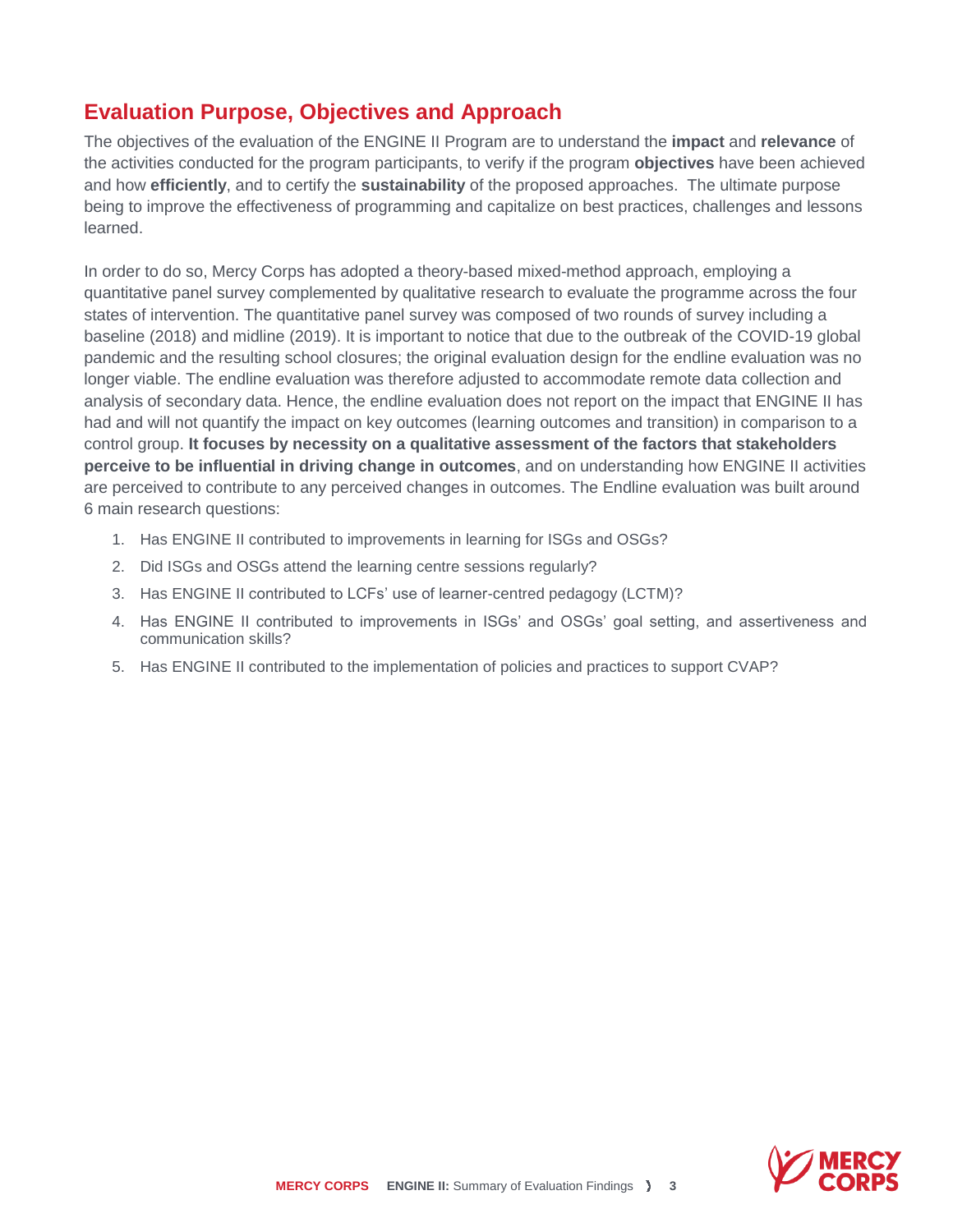# **Key Findings**

### **Learning outcome findings**

**Table 1: Literacy scores at midline**

ENGINE II established 688 learning centers across communities (169 learning centers) and schools (519 learning centers) in 18 Local Government Areas. The programme also trained 1035 volunteer teachers on the learner centered teaching methodology to provide lessons on Literacy, Numeracy, Life Skills and Financial Education. **The midline evaluation was able to identify a statistically significant improvement in numeracy for both inschool (ISG) and out of school girls (OSG),** as well as in literacy for OSG, as a result of the programme's intervention. This is a significant achievement for the programme.

|                                                    | <b>Intervention</b><br><b>Group Mean</b> | <b>Control</b><br><b>Group</b><br><b>Mean</b> | <b>Standard</b><br><b>Deviation in</b><br>the<br>intervention<br>group |  |
|----------------------------------------------------|------------------------------------------|-----------------------------------------------|------------------------------------------------------------------------|--|
| ISG (cross-sectional sample) (SeGRA <sup>1</sup> ) |                                          |                                               |                                                                        |  |
| <b>JSS3 (SS1)</b>                                  | 21.2                                     | 15.7                                          | 20.578                                                                 |  |
| SS1 (SS2)                                          | 27.2                                     | 22.9                                          | 23.464                                                                 |  |
| <b>SS2 (SS3)</b>                                   | 16.0                                     | 16.5                                          | 16.245                                                                 |  |
| Overall                                            | 23.0                                     | 18.04                                         | 21.662                                                                 |  |
| OSG (panel sample) (EGRA <sup>2</sup> )            |                                          |                                               |                                                                        |  |
| Overall                                            | 31.5                                     | 26.6                                          | 24.268                                                                 |  |

**ISG, numeracy levels at baseline were very low,** with an average score of 5.7 on the SeGMA, while OSG numeracy levels at baseline were moderate with an average score of 60.5 on the EGMA

At midline, the average numeracy score in the intervention group for both ISG and OSG has improved significantly, reaching a score of 11.6 for ISGs and 66.2 for OSG.

 $\overline{a}$ 

**ISG and OSG literacy levels at baseline were low,** with ISG in the intervention group scoring on average 17.9 on the SeGRA and OSG scoring on average 25.6 on the EGRA literacy assessment.

At midline, the average literacy scores in the intervention group improved significantly for both ISG and OSG. Literacy scores in the control group did not improve significantly between baseline and midline.

#### **Table 2: Numeracy scores at midline**

|                                                    | <b>Intervention</b><br><b>Group Mean</b> | <b>Control</b><br><b>Group</b><br><b>Mean</b> | <b>Standard</b><br><b>Deviation in</b><br>the<br>intervention<br>group |  |
|----------------------------------------------------|------------------------------------------|-----------------------------------------------|------------------------------------------------------------------------|--|
| ISG (cross-sectional sample) (SeGMA <sup>3</sup> ) |                                          |                                               |                                                                        |  |
| <b>JSS3 (SS1)</b>                                  | 10.5                                     | 4.3                                           | 13.604                                                                 |  |
| SS1 (SS2)                                          | 13.0                                     | 8.5                                           | 17.437                                                                 |  |
| <b>D SS2 (SS3)</b>                                 | 9.9                                      | 6.1                                           | 15.718                                                                 |  |
| Overall                                            | 11.6                                     | 5.9                                           | 16.159                                                                 |  |
| OSG (panel sample) (EGMA <sup>4</sup> )            |                                          |                                               |                                                                        |  |
| Overall                                            | 66.2                                     | 61.3                                          | 18.758                                                                 |  |

 $4$  EGMA – Early Grade Mathematics Assessment this was administered to out of school girls to test their numeracy ability



 $1$  SEGRA – Secondary Grade Reading Assessment: this was administered to in-school girls to test their literacy ability

 $2$  EGRA – Early Grade Reading Assessment: this was administered to out of school girls to test their literacy ability

<sup>&</sup>lt;sup>3</sup> SEGMA – Secondary Grade Mathematics Assessment: this was administered to in-school girls to test their numeracy ability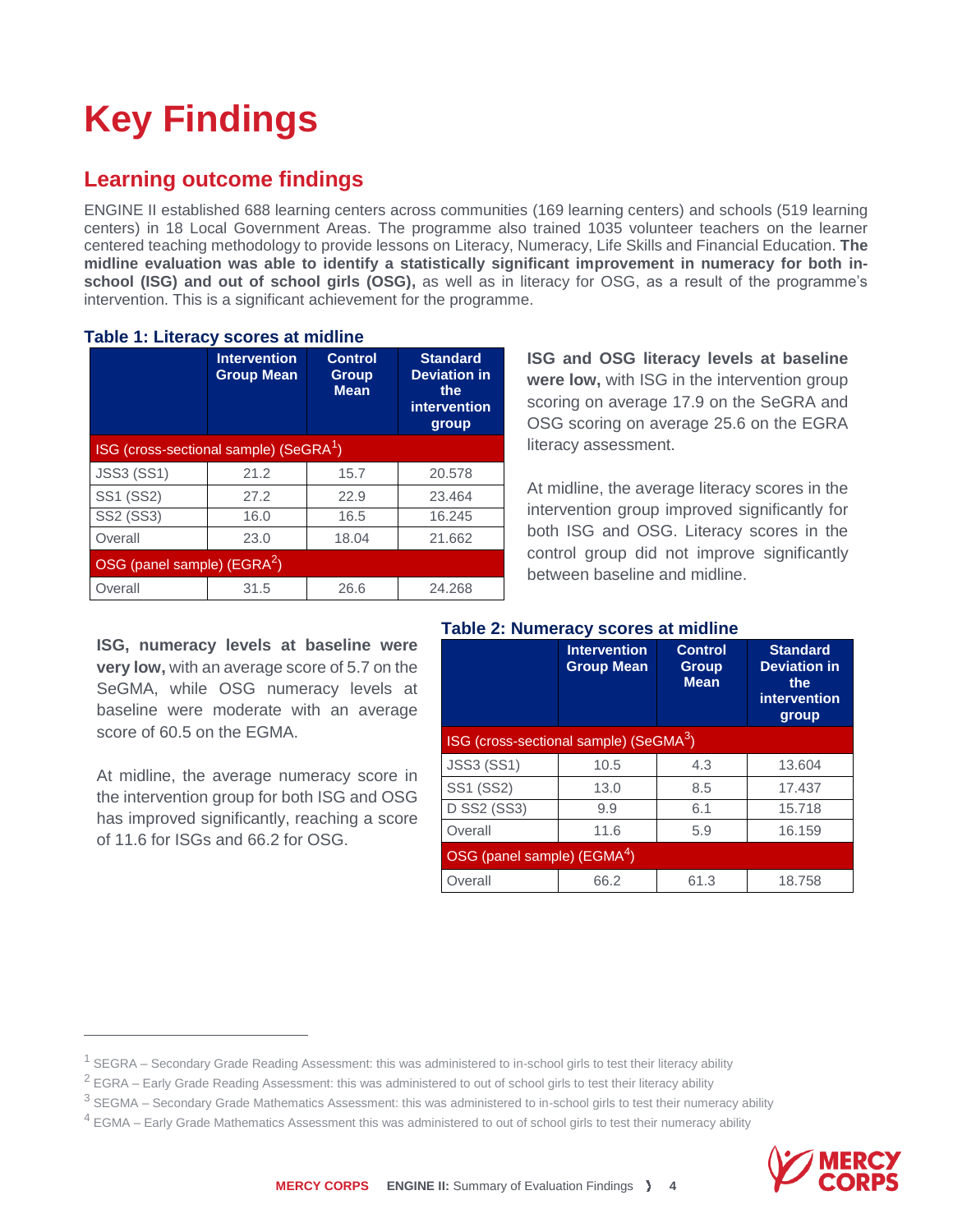#### **Endline Q 1: Has ENGINE II contributed to improvements in learning for ISGs and OSGs?**

**Overall, respondents reported that they had observed improvements in girls' performance in literacy and numeracy within the past year**. This was demonstrated by improved scores in continuous assessments, success rates at WAEC<sup>5</sup> exams, and increasing knowledge transfer among peers and family. In literacy, girls reported being able to speak better, construct sentences, write letters, and read words. In numeracy, girls reported that their understanding of basic calculations, algebra, logarithm, and geometry, among others, had improved.

**These improvements are largely attributable to the learner centered teaching methodology adopted by the Learning center Facilitators (LCFs) at the ENGINE II learning centres**. Girls and LCFs worked together to identify the best ways to improve girls' learning experience. LCFs dedicated time to explain topics multiple times and focused on students who got the wrong answers to help them arrive at the correct solution. **Group work and peer-to-peer learning approaches encouraged girls to learn from each other.** Some girls also reported their own increased commitment to learning and receiving extra help through paid tutorials.

**Girls reported having increased confidence in learning**, even in subjects they were previously afraid of. LCF's approach to teaching has improved girls' understanding of different subjects and has created a classroom environment where girls feel comfortable and free to actively participate, without the fear of being reprimanded, punished or embarrassed for any mistakes.

#### **Improved attendance**

 $\overline{a}$ 

ENGINE II has a multi-pronged approach to improving the attendance of ISG at school and OSG at learning centres. These include building girls' motivation through mentors, peer-to-peer support, and positive role models; addressing specific barriers to education including financial and community attitudes; improving school governance in the use of MIS; and reaching out to girls in danger of drop-out.

The results of the midline round of evaluation presented a mixed picture of performance against the Logframe attendance targets. **At midline, it was expected that at least 48% of girls would attend learning centres at least 75% of the time. This was met** when considering the full sample of girls (ISG and OSG), though it should be noted that this was achieved for OSG but not for ISG. It was also expected that at least 60% of ISG would have good school attendance (100% of the time). 57% of ISG met this standard, just marginally missing the target. The evaluation did not find evidence of any statistically significant impact of ENGINE II on attendance of ISG.

The midline evaluation results highlighted potential barriers faced by both ISG and OSG in attending schools or the learning centres. **For ISG a relatively common reason for non-attendance was related to responsibilities to their households** whether this was hawking, domestic chores or farming, which caused girls to be late for morning school sessions. **For OSG, the farming season negatively impacted on attendance,** as noted in the midline qualitative research where some girls declared that household obligations to support during key periods such as harvesting took priority over their participation in the programme.

Findings from the Endline evaluation below corroborates the findings from the midline on girls' attendance.

<sup>&</sup>lt;sup>5</sup> WAEC – West African Examination Council; this body are responsible for setting transitional exams for students in their final year at junior secondary school or senior secondary school.

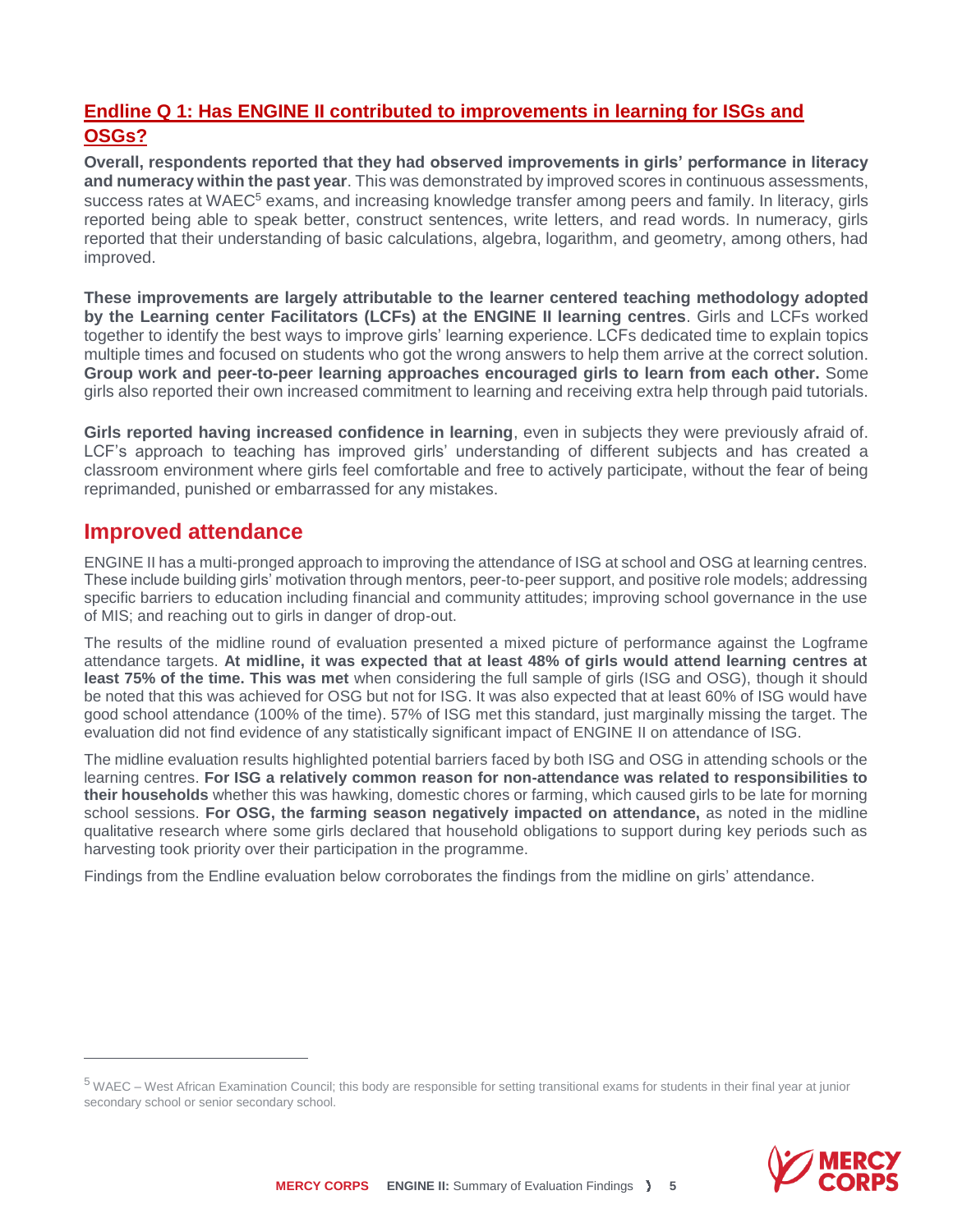#### **Endline Q 2: Did ISGs and OSGs attend the learning centre sessions regularly?**

**Attendance at the learning centre sessions was poor throughout the programme duration, particularly for OSGs.** Programme monitoring data show that between April 2019 and March 2020, about 40% – 50% of registered OSGs were attending learning centre sessions, and attendance rates did not improve throughout the programme. The key reason for poor attendance among OSGs was **that girls were expecting to receive financial benefits or economic empowerment through ENGINE II, and were less interested in the educational aspects of the programme.** There were two key underlying themes in this regard.

Firstly, in many cases, the financial benefits provided during **ENGINE I had set specific expectations** from the second phase of the program. Better communication with beneficiaries about the purpose and design of ENGINE II might have helped to address and manage expectations. Secondly, **many girls were burdened by pressing economic needs and had to look after the wellbeing of their families.** Therefore, irrespective of any expectations that had been created, what was important for these girls was to learn something that could translate into the ability to earn an income for their family within a short period of time. This explains why the program participants considered vocational skills and business trainings the most relevant. The delays in linking girls to VTIs are likely to have contributed to the loss of motivation from girls to take part in the program activities, as girls believed they would not receive any benefits in terms of economic empowerment.

It also needs to be pointed out that **OSGs frequently have duties to attend to and competing time schedules**, so even OSGs who were interested in attending the learning centre sessions found it difficult to be present regularly. Among other things, OSGs were not able to get time off work to attend sessions, had to look after their businesses, had to work on farms during the farming season, or had childcare responsibilities, which all led to irregular attendance. In addition, many OSGs conceived a child during the course of the programme implementation, which necessarily meant that they could not participate in class for several weeks. While household sensitisations were effective at improving attendance for some cases where support from parents or a husband was lacking, awareness-raising efforts were not able to overcome completely these barriers.

**ISGs had higher rates of attendance at the learning centres; however, these vary in each state**. In Kano, approximately 70% of registered girls attended learning centre sessions, compared to 60% in the FCT and only 40% – 50% in Kaduna.

**For ISGs, the main barrier to attendance was the timing of the learning centre sessions and household duties.** Girls missed learning centre sessions because they clashed with other school activities, or because they had to help in the household. After-school learning centres session posed a different challenge, since girls were hungry and tired, and potentially faced an insecure journey home. In many cases, these challenges could be resolved by moving the sessions to a more convenient time.

#### **Improved teaching quality**

Out of 1035 volunteer teachers trained at the beginning of the programme 907 were retained as learning center facilitators (LCFs). ENGINE II applied a training-of-trainers model to improve the pedagogical practices of teachers, and specifically to increase the proportion of teachers who are practicing learner-centred, as opposed to teachercentred teaching approaches. In order to assess the quality of teaching, **the midline evaluation applied the Principles of Adult Learning Scale (PALS)** to assess teachers against 7 factors including learner-centred activities; personalising instruction; relating to experience; assessing student needs; climate building; participation in the learning process; and flexibility for personal development.

The midline round of evaluation found that **despite a marginal increase in the proportion of ISG who perceived that the teaching quality of their teachers had increased, according to the PALS index no teachers in schools or LCFs at learning centres were using a learner-centred approach to teaching.** 

However, the midline evaluation did find evidence of some improvements. For teachers and LCFs **there has been some improvement in the** *learner-centred activities* **domain** which provides some evidence of teachers and LCFs gearing instruction around the needs of students. However, scores against this domain remain low. There is also evidence of a marginal increase in the performance of teachers of ISG in the *relating to experience* domain, which relates to teachers relating instruction to the lived experience of their students. However, the evaluation finds no evidence of improvements in any other domains on the PALS index.

Findings from the Endline evaluation below provides more contextual information about the gradual adoption of the Learner Centered Teaching Methodology (LCTM) amongst LCFs.

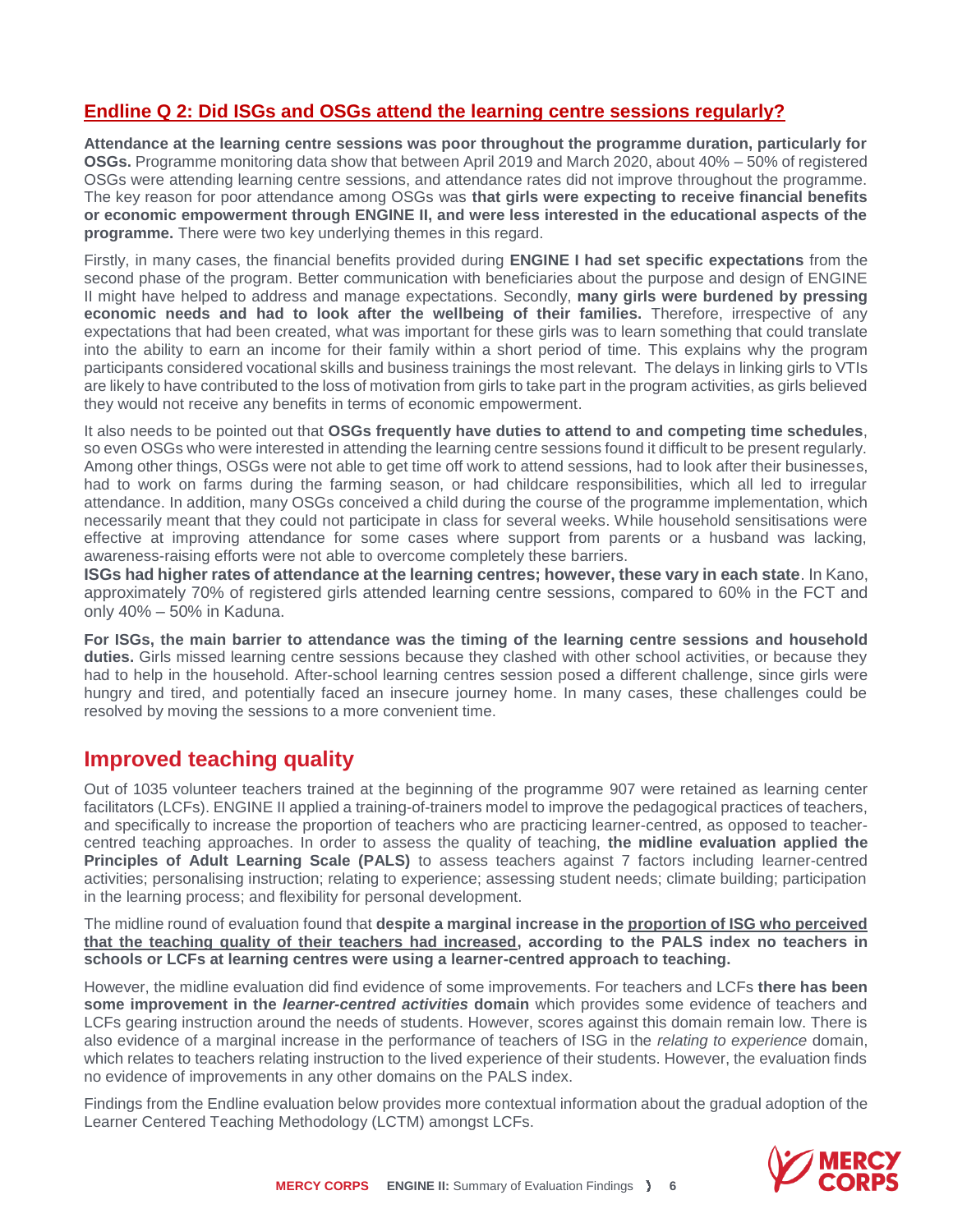#### **Endline Q3: Has ENGINE II contributed to LCFs' use of the LCTM?**

**At the end of the program, LCFs and girls strongly felt that LCFs at the learning centre were now applying a learner-centered approach** using group work, role play, research and presentations, and peerto-peer learning.

Girls and LCFs indicated that the **new teaching methods have increased girls' active participation in the learning centre sessions.** Programme monitoring data also show how the teaching methods mentioned above encourage girls to actively participate during the sessions. In particular, LCFs and girls felt that group work and peer-to-peer learning approaches were very helpful in encouraging slow learners to participate, because they can learn from their peers, and have the space to ask questions when they do not understand something.

One aspect the girls pointed out was that **LCFs created an environment where girls could make mistakes without fear of punishment or embarrassment.** Girls reported that disciplinary measures were taken only for being disruptive in class, but not for answering questions incorrectly. Instead, when they made a mistake, the LCF would explain the concept again or would patiently work with the student to help her arrive at the correct answer. As noted above, this approach gave the girls confidence in their ability to learn, as well as assurance in their ability to communicate effectively.

**LCFs did not use corporal punishment at the learning centre sessions and most LCFs made use of some positive discipline practices,** such as giving additional learning activities to disruptive students and rewarding good behavior**.** However, many reported that they asked students to stand or kneel as corrective measures for being disruptive, in some cases for up to 30 minutes. Girls were motivated not to be disruptive both by the rewards for their good behavior, but also because they wanted to avoid the corrective measures.

**All respondents indicated that LCFs had changed their teaching methods because of ENGINE II.** The cluster level peer to peer mentoring sessions, capacity building sessions (trainings) and the distribution of teachers' guides built the capacity and motivated LCFs to change their practices.

Despite these improvements, some master trainers noted that **some LCFs were still using teacher-centered approaches, and that there was further room for improvement in the use of some learner-centered techniques**, such as group work. This is in line with the programme progress reports, which indicate that LCFs were slow to adopt the LCTM, and continued to struggle with some aspects of the methodology, including the use of group work and the use of improvised materials.

For LCFs, the main challenges are applying the LCTM without sufficient textbooks and teaching aids, and lacking a sufficient space at the learning center.

#### **Increased access to economic opportunities**

ENGINE II seeks to increase girls' access to economic opportunities to create better futures, build assets, and reach financial independency. To reach this goal, ENGINE II has developed a range of activities specifically targeted at OSG, including training sessions supported by a Financial and Business Education manual, linkages to savings groups and microfinance institutions, and complementary life skills and job readiness trainings.

The midline evaluation found mixed evidence on the performance of ENGINE II against this intermediate outcome. For those girls that have successfully maintained an active business, **the midline qualitative research indicated that OSG found particularly supportive the trainings received, in particular on financial literacy, the linkages to financial institutions, and the peer and mentoring support offered through the girls' fora**.

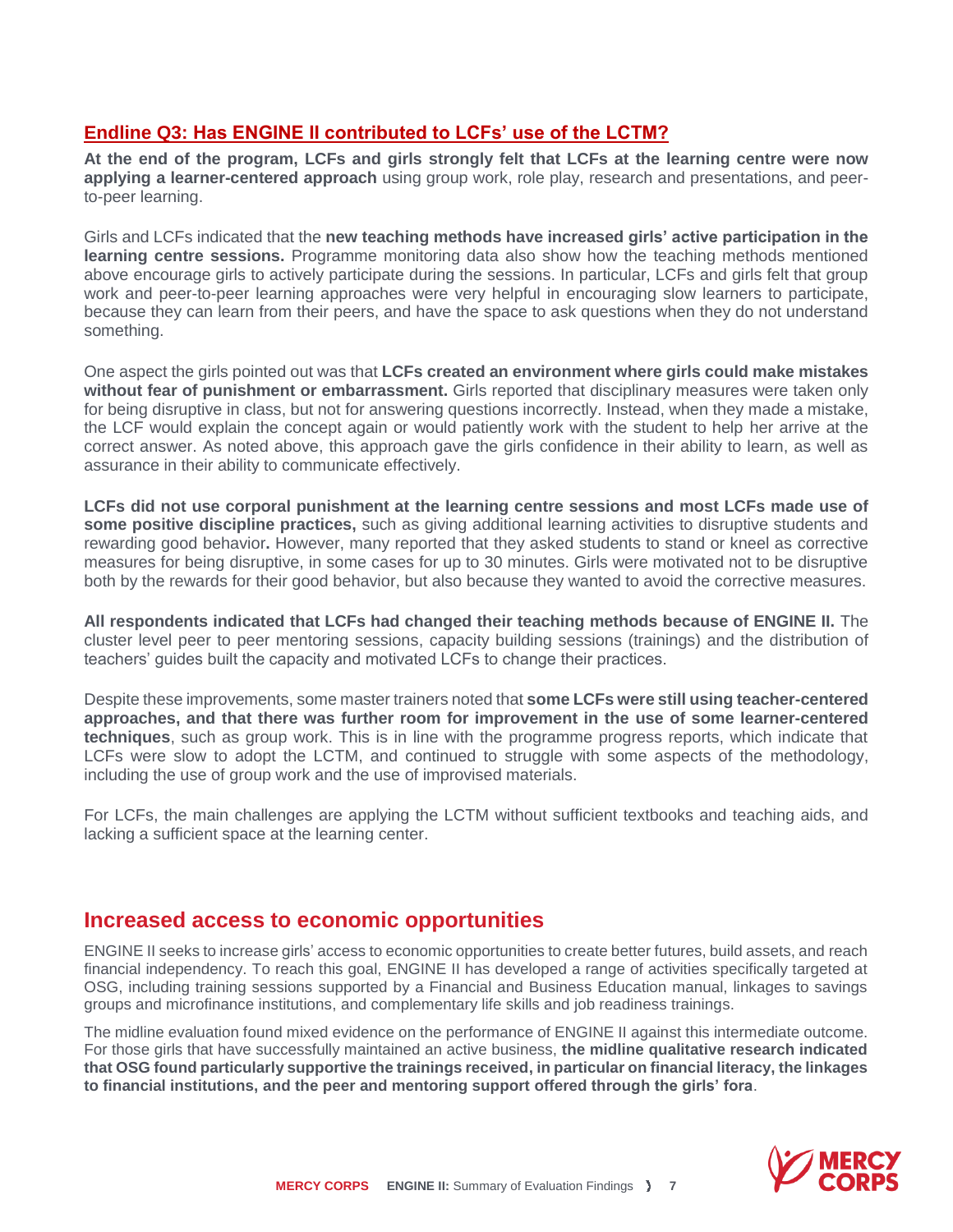At midline, **37% of girls who were active in business reported that their income has increased as a result of business training.** This low percentage likely reflects the harsh environment in which small businesses have to operate in Nigeria. ENGINE II established partnerships with 190 local businesses, institutes and artisans to provide vocational training to 2,502 Out of School Girls. The programme also facilitated loans and equipment grants for girls to address some of the major barriers small business have to face, including a lack of financial support, low financial literacy, and poor management practices. However, other major obstacles are outside of the control of the programme, such as an inadequate and low-quality infrastructure system, high corruption levels and recent low economic growth.

#### **Increased life skills and menstrual hygiene management**

ENGINE II has designed a life skills curriculum to support girls to acquire knowledge and skills in a variety of domains. At midline evaluation, two domains have been specifically observed. Firstly, ENGINE II supports girls to be more confident in making decisions that affect their lives. Secondly, girls are supported to acquire knowledge related to menstrual hygiene and management (MHM).

The midline evaluation provides mixed evidence on the performance of ENGINE II in building the capacity of girls to make decisions related to their lives. Respondents to the qualitative research suggest that **the programme has supported girls to become more confident and to be less afraid of voicing their opinions.** This appears to be expressed through different channels, including negotiations with their parents about educational choices, as well as being more confident to speak out in communal settings, such as community or religious gatherings.

**Evidence generated by the midline evaluation shows that relatively few girls (12%) had good MHM knowledge**, the progress is measured by the percentage of girls who can name at least 3 key facts about menstruation. The extent to which girls display positive attitudes towards menstruation is moderate, with 39% of girls believing in one or no myths about menstruation. The evaluation finds that while the vast majority of girls believe that menstruation is a natural and normal process, many girls continue to believe that there are certain types of food that should be eaten during menstruation and that exercising during menstruation is bad.

#### **Endline Q4: Has ENGINE II contributed to improvements in ISGs' and OSGs' goal setting, and assertiveness and communication skills?**

**Respondents strongly felt that ENGINE II had positively contributed to girls' communication and assertiveness skills.** Parents also noticed their daughters developed a stronger self-confidence after attending ENGINE II classes. Throughout the programme, girls had learned to communicate with others respectfully and had become more confident in expressing their own opinions, two key qualities of an assertive communication style. This improvement in girls' communication skills has influenced their ability to speak up and stand up for themselves and others.

ENGINE II built girls' communication and assertiveness skills using teaching methods at the learning centre that encouraged active participation of the girls, such as role-play, peer-to-peer learning, and group work.

**Girls found the life skills sessions on goal setting useful, but most girls were not able to recall specifically what they had learned.** Some girls reported having learned that it is important to put in place a plan for achieving your goal that breaks the goal down into smaller tasks.

Many girls, particularly OSGs, had expected that they would receive direct financial support from ENGINE II to help them to achieve their goals. The fact that this support was not available discouraged girls from attending the learning centre sessions.

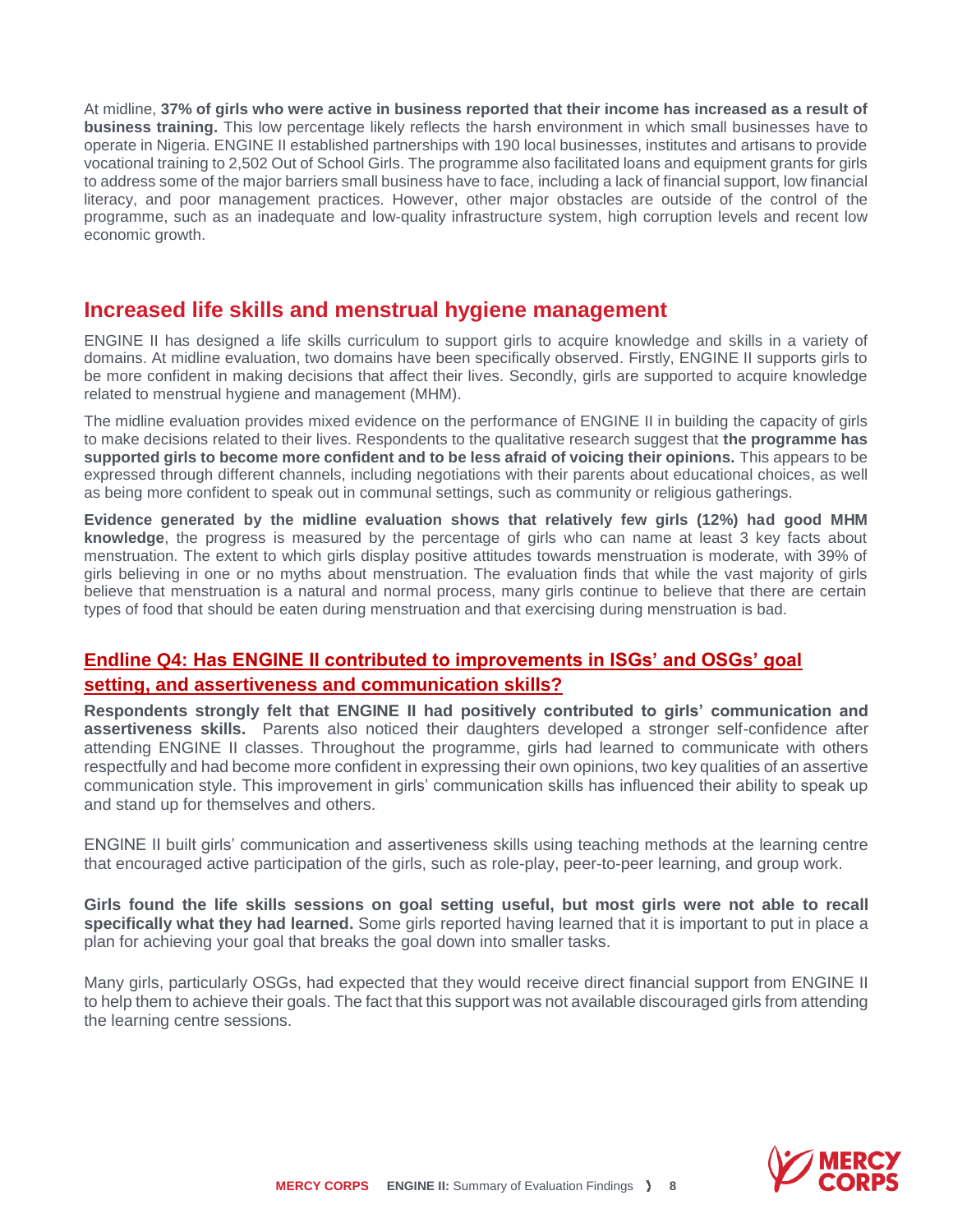#### **Improved school governance**

ENGINE II is seeking to enhance school management and school governance to support the implementation of programme activities. In order to achieve this objective, ENGINE trained SBMC<sup>6</sup> or CAC<sup>7</sup>/CBMC<sup>8</sup> members on gender and child protection issues and engaged them in facilitating enrolment and attendance, as well as resource mobilisation for the implementation of school improvement plans to make schools safer for children.

**The midline evaluation found evidence that a considerable proportion of SBMCs have taken actions to create an enabling environment in schools**, with over two-thirds of SBMCs reporting this to be the case. In addition, many SBMCs have reported that they have taken specific actions to improve attendance as well as in taking direct action in support of girls who have dropped-out to return to school, including discussions with parents or guardians and the provision of financial support. Furthermore, a high proportion of SBMCs (63%) report that they have developed and are enforcing codes of conduct to address child protection and gender-based issues in school.

The midline evaluation also found **that 54% of SBMCs and 32% of CBMCs have good knowledge of barriers faced by marginalised girls**, measured as the percentage of SBMCs/CBMCs who were able to name at least two barriers to girls' education and report at least two activities that the committee has taken to address these barriers.

**The vast majority of girls (97%) demonstrate positive attitudes and knowledge towards gender issues**. On the other hand, only 41% of girls have good knowledge of their rights. This strategy is complemented by efforts to support the sensitization of key members of surrounding communities through trained Gender Champions. Gender Champions are individuals within communities who have volunteered to champion the cause of girls' education within their communities. ENGINE II trained these individuals on gender and CVAP. Findings from the Endline below provides more insights:

#### **Endline Q5: Has ENGINE II contributed to the adoption and implementation of policies and practices to support Child and Vulnerable Adult Protection (CVAP)?**

**ENGINE II has led to the adoption of child protection policies at the state, community, and school level. A substantial achievement of the ENGINE II programme is the adoption of the Child and Vulnerable Adults Protection (CVAP) referral protocol by all four state governments for use across the state.** The CVAP protocol details the responsibilities and enhances coordination among case management agencies, as well as additional support services, such as health services, legal support, and mental health and psychosocial support in handling CVAP issues.

ENGINE II has also contributed to the adoption of a Code of Conduct that provides guidelines for the behavior of teachers and students. A code of conduct has been adopted for schools in the FCT, Kaduna, and Kano, as well as for non-formal education centres at the federal level for national use. In addition, s**chools have developed or updated their codes of conduct to include zero-tolerance policies on bullying, harassment, and abuse**.

Trainings and community sensitization have been crucial in promoting child protection policies. ENGINE II trained SBMC members, gender champions, and girl ambassadors on gender as well as child and vulnerable adult protection issues. Respondents reported that this training increased their understanding of child protection issues and helped them to understand their roles in the implementation of the child protection policies.

**However, awareness of child protection policies is not yet universal.** Some respondents were not aware of the CVAP protocol, and some had not observed any changes in child protection measures at the community

 $\overline{a}$ 



<sup>6</sup> SBMCs – Scholl Based Management Committees

<sup>&</sup>lt;sup>7</sup> CAC – Community Action Committees

<sup>8</sup> CBMC – Community Based Management Committees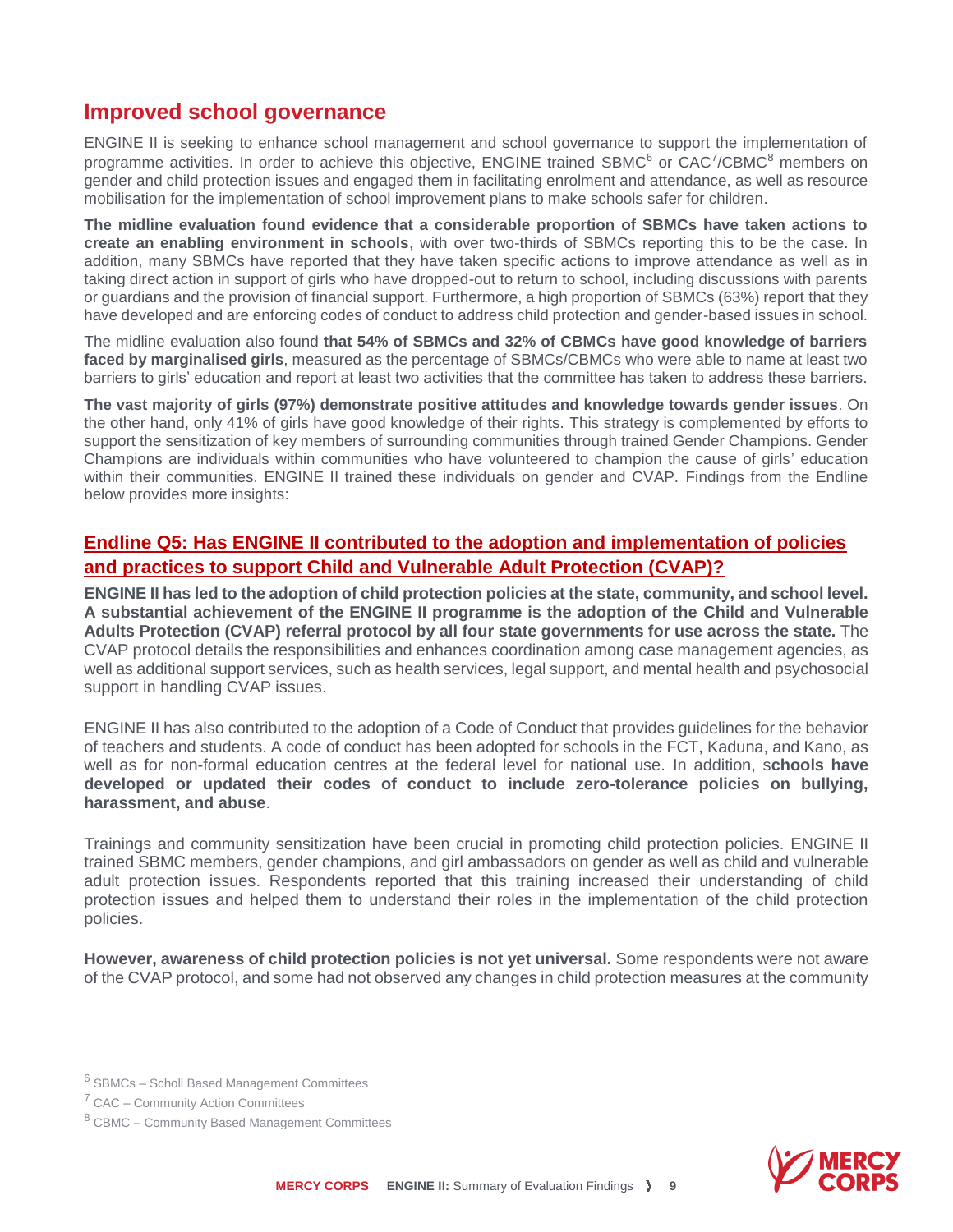level. While schools reported making the code of conduct visible and discussing it during assemblies, students seemed to be less aware of these developments than the school leadership.

**The available evidence suggests that while some progress has been made, it is likely that systemic issues around the reporting and prosecution of cases of abuse will continue to dissuade people from reporting cases when they occur.** Some state-level respondents reported that through ENGINE II's efforts and the introduction of the CVAP referral protocol the reporting of abuse cases had increased. At the community level, however, while respondents were aware of the protocol, they had not used it yet. This might be in part due to a reduction in the number of such cases as a result of the awareness raising activities and preventing actions undertaken by the programme.

#### **Transition outcome findings**

Transition has been defined separately for ISGs and OSGs. For ISGs successful transition refers to in-school progression, i.e. successfully progressing from one academic grade to the next. For OSGs transition refers to those girls who continue to have an active business, those who return to an appropriate level of formal education, or those who engage in TVET.

Whilst ISG transition rate could not be identified by the quantitative component of the midline evaluation. The qualitative research conducted indicated that **mentoring in combination with more intensive support, and in particular reduced class sizes, had enabled girls to better understand the content of lessons and in some cases had encouraged girls to remain in school when they might have otherwise dropped out.**

At midline, the evaluation was not able to quantitatively assess the impact of ENGINE II on the transition status of OSGs. However, the evaluation finds that the proportion of OSGs who are actively involved in business has decreased significantly in the intervention group between baseline and midline. This reflects, in part, the harsh reality that many small businesses do not survive their first year of operation, particularly in the context of Nigeria, which has recently witnessed poor economic growth.

#### **Sustainability outcome findings**

ENGINE II's approach to sustainability is centred on engagement with stakeholders at the school, community and system level.

At school level, the midline assessment revealed a good progress in activities geared at addressing gender and child protection issues**, which has resulted in the adoption and implementation of a Code of Conduct and School Charter in the schools of Kano, Kaduna and FCT as minimum behavioural standards to ensure the safety and protection of learners.** Considerable progress has been also observed in implementing the trainingof-trainers (ToT) model in support of leaner-centred teaching. After the initial training of teachers, identified teachers 'master trainers' carried out different refresher trainings in all implementation states with support from Mercy Corps staff.

Strong progress against sustainability has been made at the community level, with sustainability being rated as 'becoming established' at the midline round of evaluation. Qualitative research indicates that **SBMC<sup>9</sup>s have played a crucial role in sensitising and mobilising communities in support of girls' education and economic empowerment.** This reflected in a significant engagement of community members, including faith leaders, traditional leaders and parents into community sensitization and support activities. These stakeholders have come up with context-specific mechanisms, such as household visits, scholarship for ISGs, grants and donation of resources to OSGs in training or business and have actively supported in mitigating the barriers that marginalised girls face within in their communities. In general, communities are seen to be taking the lead in implementing programme-related activities and demonstrating full ownership of the initiatives.

 $\overline{a}$ 



<sup>&</sup>lt;sup>9</sup> SBMCs – School Based Management Committees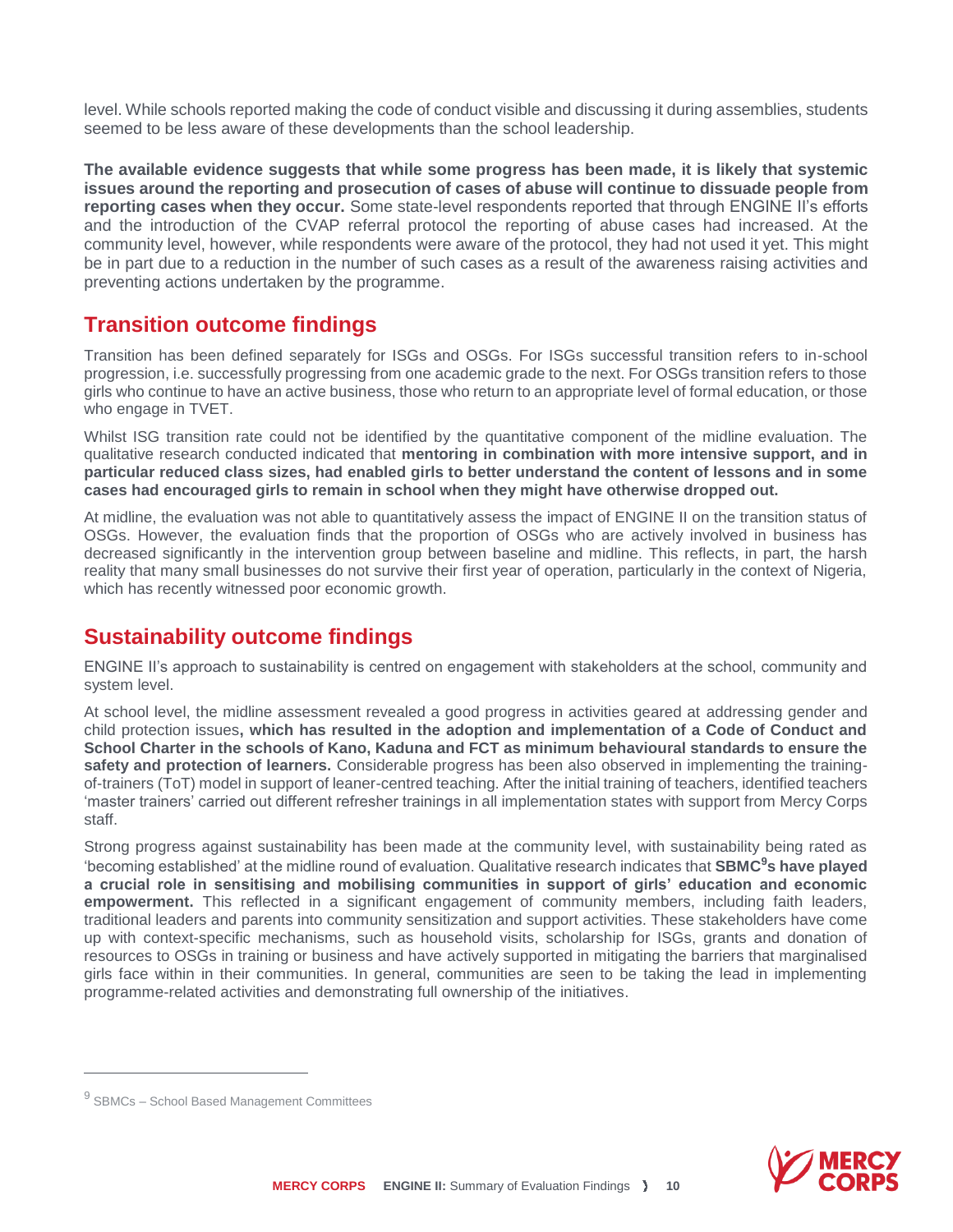Strong progress towards sustainability has also been made at the system level, which is rated as a 'becoming established' level at midline. Real commitment to and ownership of ENGINE II activities is evidenced by the level of engagement demonstrated by a range of system level stakeholders. This includes:

- I. **The adoption of ENGINE II teaching methodology** by the NYSC community development service in all 4 states;
- II. **The adoption of the ENGINE II Child and Vulnerable Adult Protection (CVAP)** protocol and referral mechanism in all states, except FCT (where it is awaiting approval by the Department of Education);
- III. **The creation of the State Advisory Group** which has contributed to the visibility and acceptance of the programme at the highest levels of state government.

Overall, ENGINE II has made significant progress towards achieving the sustainability of programme activities beyond the span of the ENGINE II programme implementation.

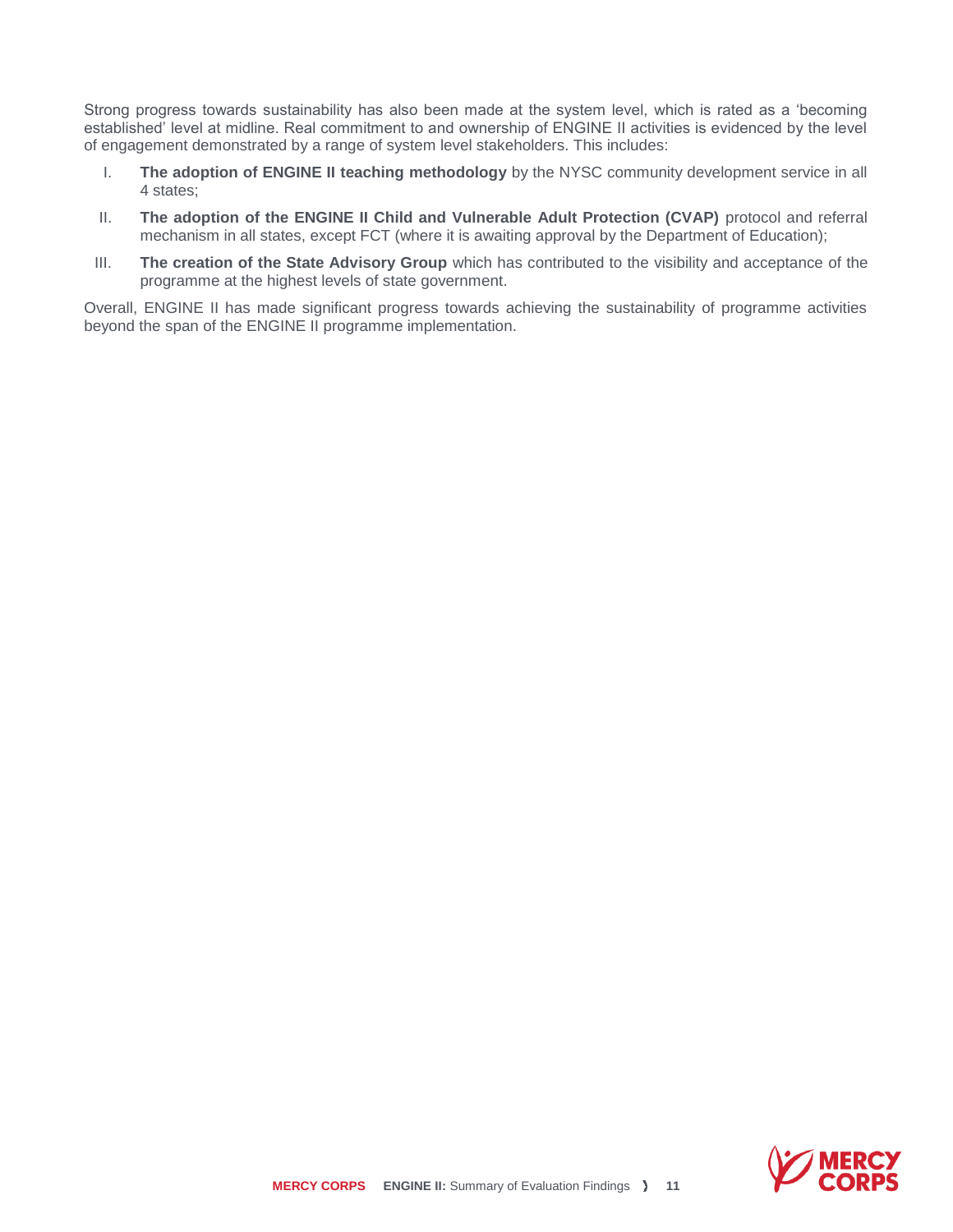### **Lessons learnt and Recommendations**

This section draws out some lessons that have been learnt from the endline evaluation about the implementation and the design of future programmes to support marginalized girls to improve their learning outcomes and to help them transition successfully.

- **Consider how barriers to learning centre attendance for ISGs can be addressed at the start of the programme:** ENGINE II was able to address some issues around the timing of the learning centre sessions by working closely with schools, LCFs, and girls themselves. For future programming, it would be worth considering whether making some provision for food could reduce barriers related to girls feeling hungry.
- **Continue to identify supervisors who are close to the learning centres where possible:** Involving head teachers as supervisors for the learning centres was a positive adaptation that overcame the barriers that master trainers faced in regard to carrying out their supervision visits, i.e. long distances to the centres and combining visits with other responsibilities. In addition, it meant that school management was more engaged in the programme and could become a greater collaborator in the delivery of the learning centre model.
- **Reconsider how to provide access to learning and vocational training opportunities to marginalised OSGs:** The findings show that the current learning centre model is not accessible to many marginalised OSGs because they need to earn an income and look after their families. Evidence from other programmes suggests that providing girls with stipends and providing childcare opportunities while girls attend training or learning centre sessions may be effective ways to address these barriers (Stavropoulou, 2018).
- **Consider condensing the learning centre curriculum by identifying which skills OSGs are likely to need or value in future:** The evaluation found that OSGs have limited time available to spend on their skills development. In addition, many OSGs are mobile and may not stay in the same location for 18 months, which was the duration of the ENGINE II programme. Therefore, the current expectation that OSGs would be able to attend learning centre sessions for six hours a week for 18 months, in addition to concurrently attending vocational skills training organised by the programme, is therefore likely not achievable for most girls. As a result, it may be beneficial to conduct further research to identify which particular skills girls are likely to need or to value (and which can be taught in the duration of the programme), and to develop a shortened curriculum focusing on these skills.
- **Establish partnerships with VTIs and understand their selection criteria early in the inception phase to avoid delays:** A Matching Interest to Work (MIW) assessment could have been carried out at the time of tracking the beneficiaries. This would have allowed the programme to identify earlier on which types of skills they needed to identify vocational training providers for, and understand earlier on where these types of training institutes might not be accessible because of the entrance requirements. This would also have allowed the programme to clearly identify before the start of the learning centre sessions which skills there would be no VTIs available for, so that girls could be offered alternative choices based on the skills for which VTIs were available.
- **Reconsider how to provide support to girls on business expansion:** For the group of marginalised girls targeted by ENGINE II, accessing loans does not seem to be a feasible strategy at the moment. While the informal savings groups created during ENGINE I were reported to be valued by the girls, it would be useful for future research to establish whether they lead to increased savings, and whether and how girls are able to expand their businesses based on these savings. Similarly, the strategy that ENGINE II introduced of providing girls with access to business expansion grants and equipment would require further evaluation to determine whether it leads to sustained business expansion over time.

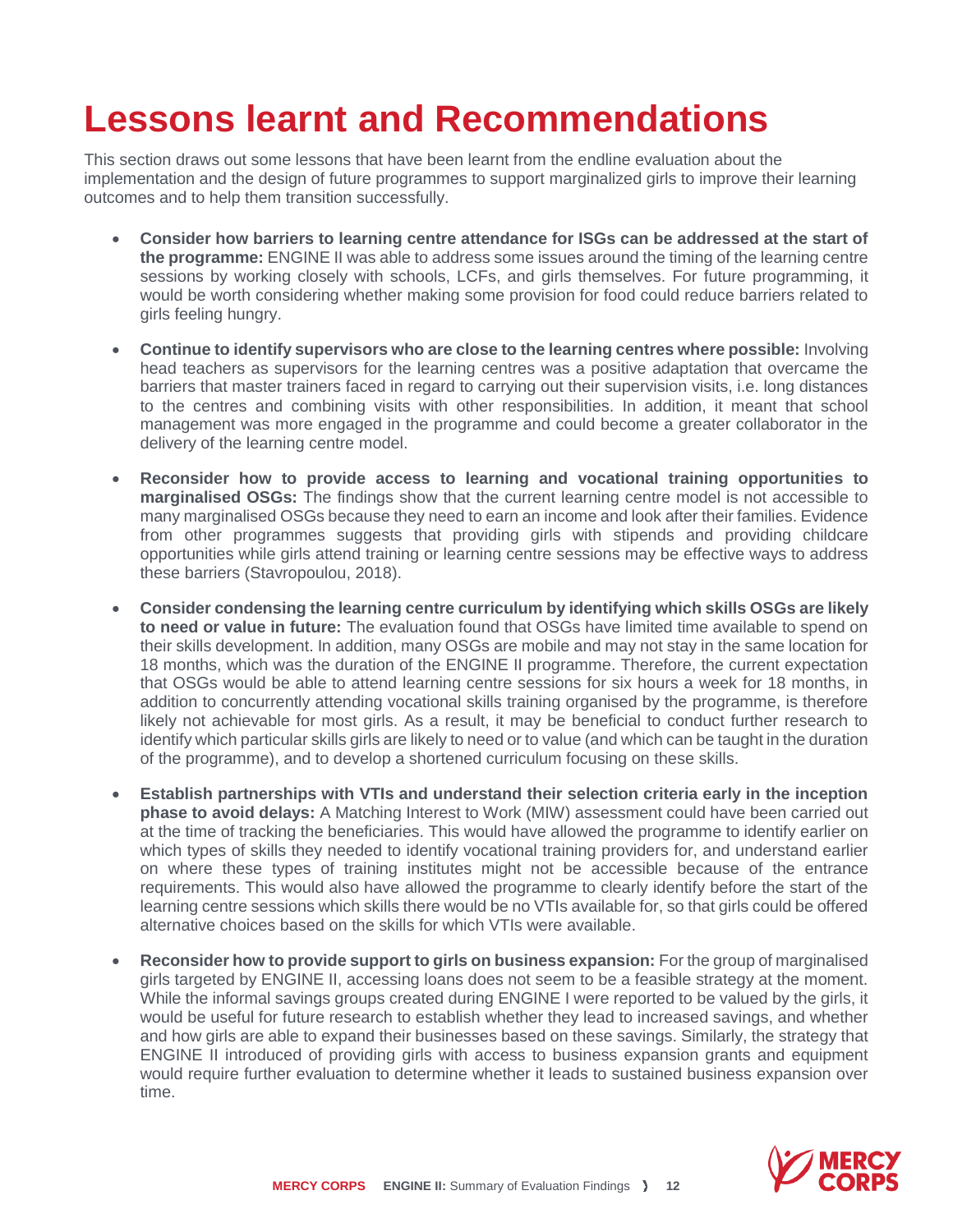**Promising areas for further research and implementation:**

- **Continue to provide teacher professional development that involves a strong focus on a learner-centred teaching pedagogy but that combine this with a focus on subject matter competency.** This evaluation was unable to provide evidence on whether ENGINE II has had an impact on learning and teaching quality at endline. However, the midline evaluation demonstrated some initial impacts on learning outcomes. In addition, perceptions at endline show that LCFs and girls greatly value the LCTM and feel that it has contributed to improvements in girls' learning. For future programming, it would be beneficial to combine this approach with a focus on subject matter competency, which programme monitoring revealed to be low amongst LCFs. Whilst focused on primary schools rather than secondary schools and non-formal education, other evaluations in northern Nigeria that have measured subject matter competency directly have also pointed to low levels of subject matter competency amongst teachers, for example the evaluation of DFID's Teacher Development Programme.
- **Continue with a learning centre approach to build girls' confidence, assertiveness, and communication skills:** Perceptions from all stakeholders strongly indicate that girls became more confident, more assertive, and better communicators as a result of the learning centre sessions, and in particular as a result of the LCTM, which encouraged them to actively participate and share their opinions during the sessions. Once again, while the evaluation was unable to measure impacts on life skills outcomes, this appears to clearly be a positive benefit arising from the learning centre sessions.
- **Continue to involve a broad range of stakeholders at state, community, and school level on child protection issues:** The adoption of child protection-related policies at the state level, and subsequent implementation at a community and school level, are a key success of the ENGINE II programme. Engaging a broad range of stakeholders on these issues, as well as identifying key actors within the community to act as gender champions, appeared to be a strategy that worked well to raise awareness of child protection issues. Further research would be needed to understand to what extent this approach also leads to better child protection outcomes, and how some of the structural barriers that are likely to emerge during further implementation of the CVAP protocol could be overcome.